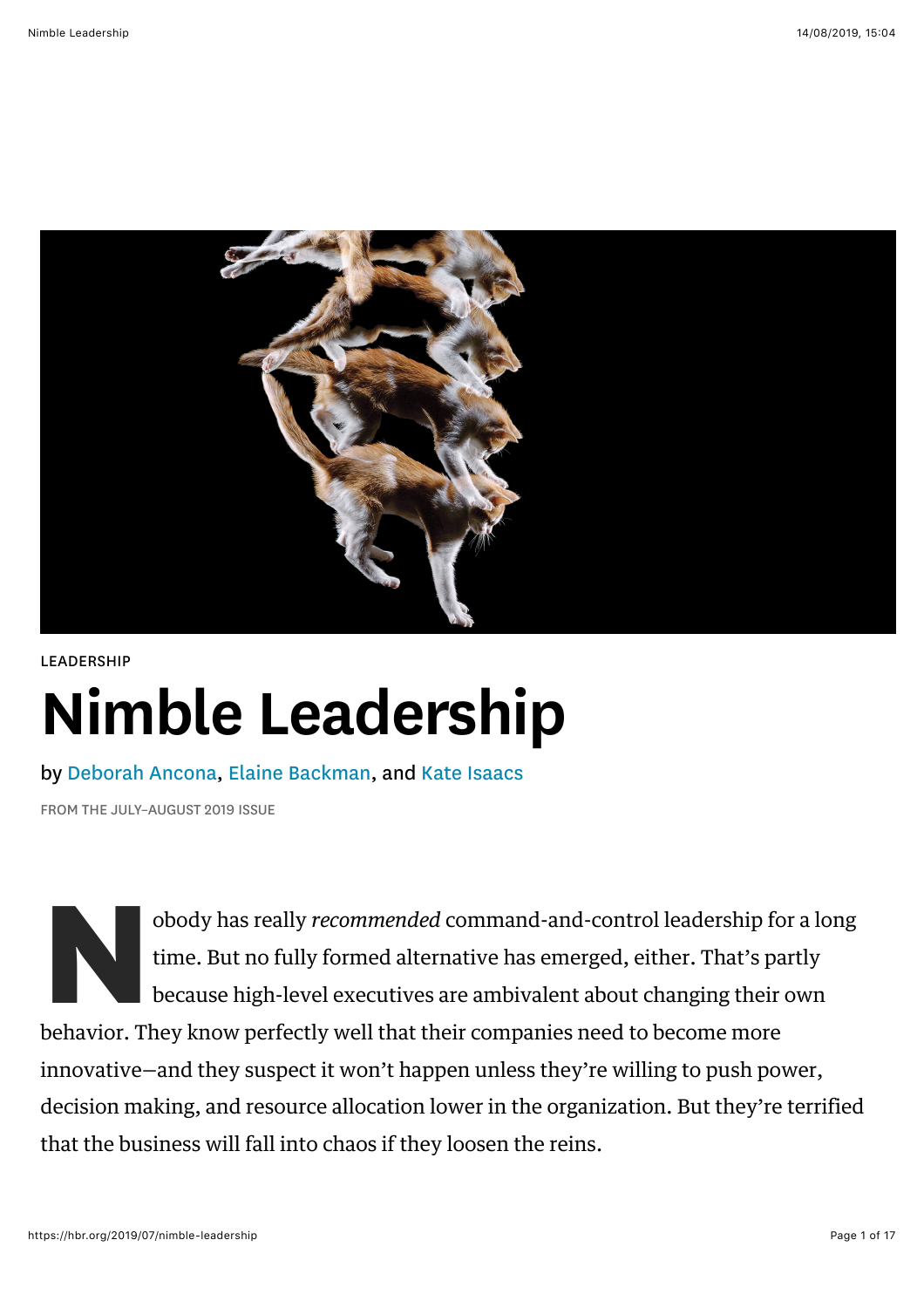In our research at MIT we've sought to understand how that tension gets resolved in organizations with a strong track record of continuous innovation. Most studies of leadership in fast-changing, uncertain environments have focused either on traditional bureaucracies attempting to become more agile or on very young, entrepreneurial companies. We took a different tack, looking in depth at two organizations that have been around a long time—and therefore have frequently adjusted to changing conditions —and have also maintained an entrepreneurial spirit and a first-class innovation capability: PARC, Xerox's famous R&D company in Silicon Valley, and W.L. Gore & Associates, the privately held materials science company.

During several rounds of qualitative data collection and follow-up interviews from 2009 to 2011 (with updates in 2019), we found many processes and behaviors commonly associated with agile organizations: multidisciplinary teams, a spirit of experimentation, and so forth. But we saw less familiar patterns of leadership, too.

First, we identified three distinct types of leaders. *Entrepreneurial leaders,* typically concentrated at lower levels of an organization, create value for customers with new products and services; collectively, they move the organization into unexplored territory. *Enabling leaders,* in the middle of the organization, make sure the entrepreneurs have the resources and information they need. And *architecting leaders,* near the top, keep an eye on the whole game board, monitoring culture, high-level strategy, and structure.

# The mechanisms that enable selfmanagement also balance freedom and control.

Second, both PARC and Gore integrate cultural norms—many dating back to their earliest days—that support innovation and resilience. The most important of these might be a shared belief that "leadership" should rest with whoever is best positioned to exercise it,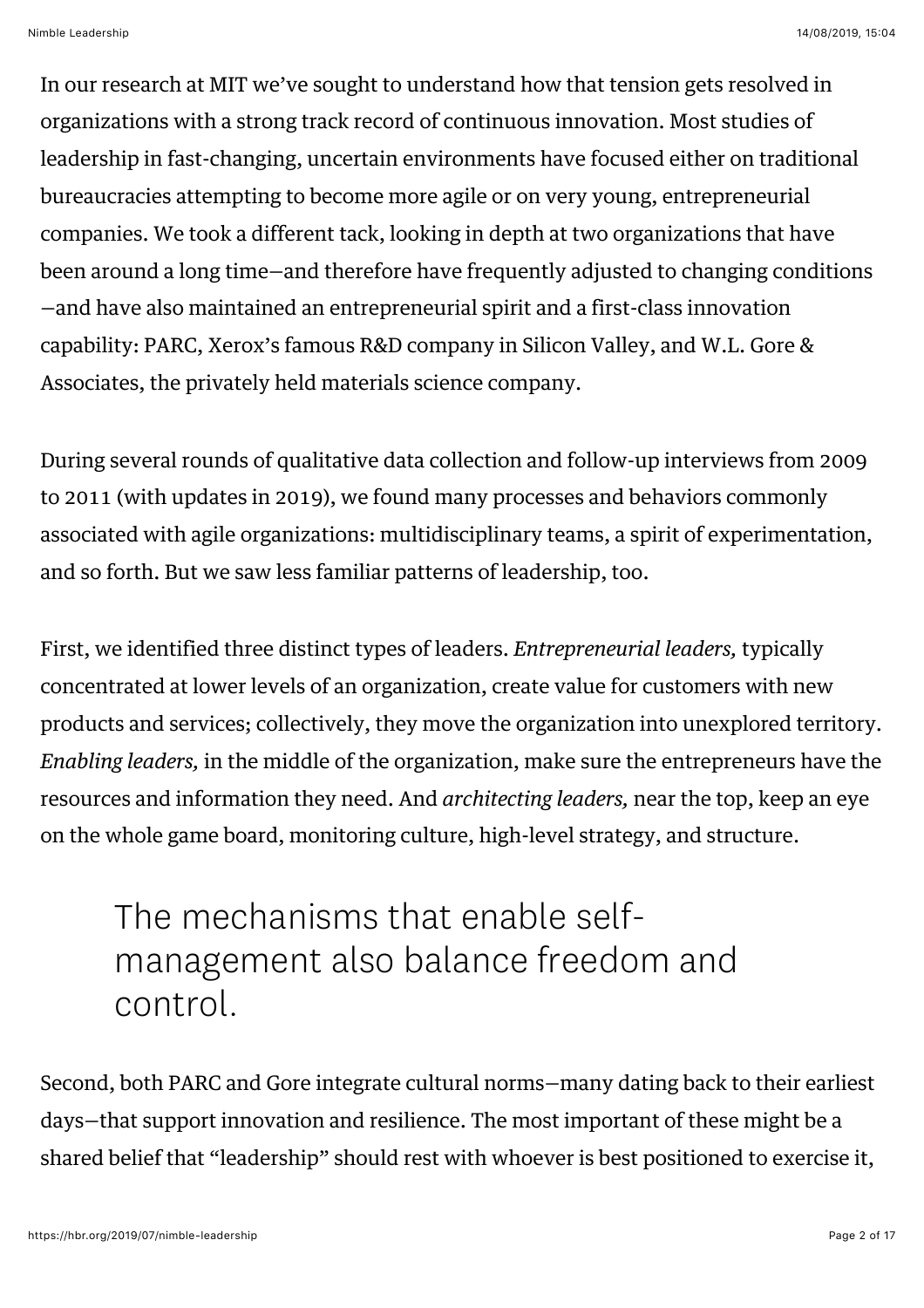#### regardless of title.

The three leadership roles, along with the cultural norms, have allowed the two organizations to become self-managing to a surprising degree. Many employees define and choose their own work assignments. New products and services are dreamed up not by high-level strategists or "innovators" housed in a separate incubator but by teams of employees who are free to walk away if a project loses steam. Early-stage funding goes to the projects that attract staffing; as success escalates, more resources flow in. And because lots of small bets are being made and employees are choosing which ones to back —that is, which project teams to join—the companies themselves become collective prediction markets that pool talent around good ideas and drain it from bad ones.

And here's the real beauty of the system: The mechanisms that enable self-management also balance freedom and control. The companies function efficiently and exploit new opportunities quickly even as they minimize bureaucratic rules.

Let's look first at the three types of leaders and the cultural norms they embody.

## Entrepreneurial Leaders

Much more is expected of frontline leaders at PARC and Gore than of similar employees in more-bureaucratic settings. Entrepreneurial leaders "sense and seize" growth opportunities, lobby for early-stage resources, pull colleagues in with their vision for moving forward, and fully exploit the opportunities that pan out. Most of those we observed exhibited three qualities.

### Self-confidence and a willingness to act.

These leaders believe in themselves. They experiment, and they're resilient in the face of failure. An engineer at Gore, for example, became interested in a better way to seal fleecy material using the company's proprietary waterproof-membrane technology—something that had baffled specialists. He got hold of some sheep-shearing tools and spent months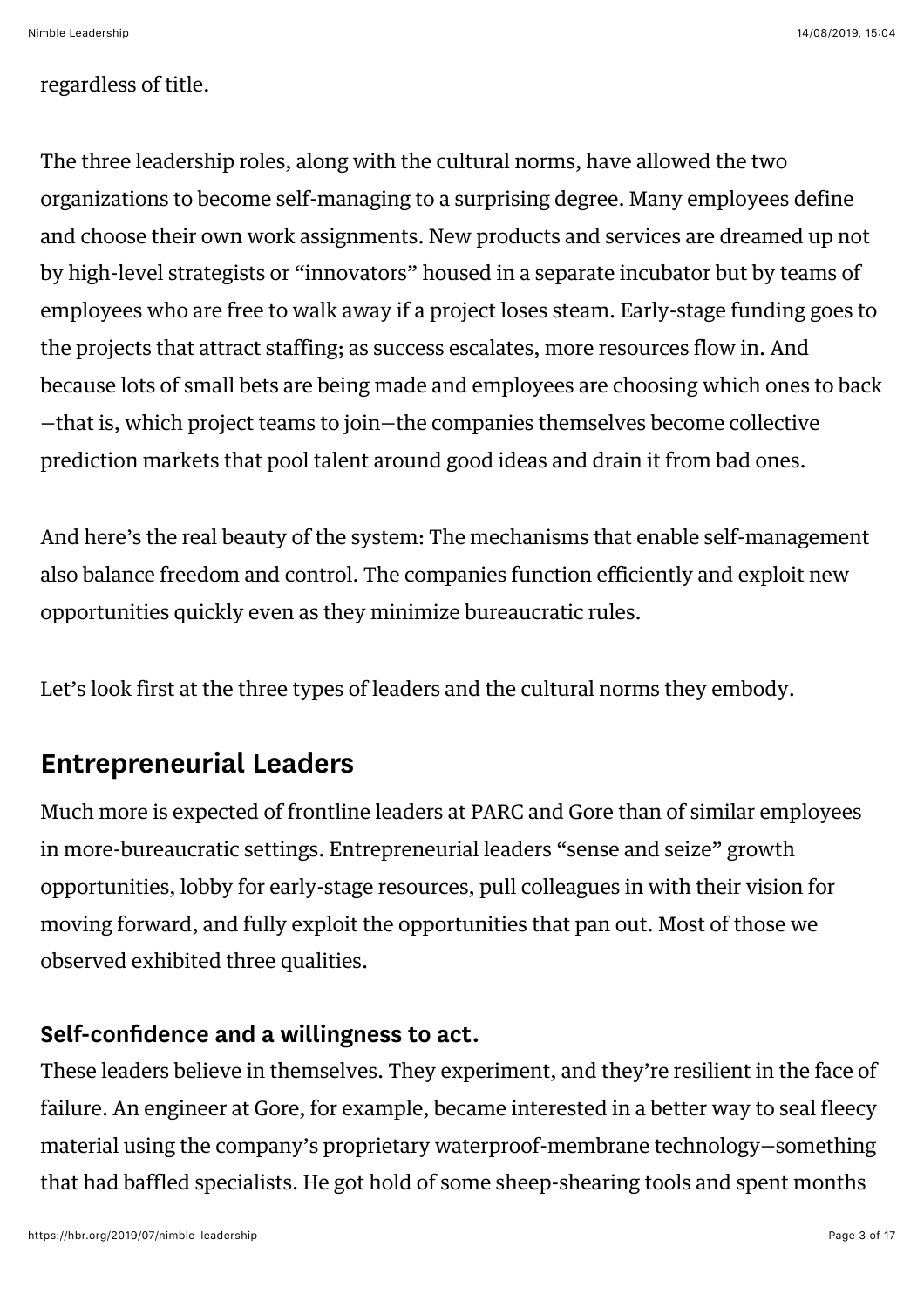in his spare time trying various methods to shave fleece, until he finally arrived at a solution. He and colleagues then found a machine that could duplicate the method but do the job faster and better. At that point the project would normally have gone to a different team for development, but the engineer advocated to stay with it in a leadership role, believing he grasped the potential for exploitation better than anyone else could.

## A strategic mindset.

Entrepreneurial leaders understand the goals of their organization, business unit, and team at a very deep level. When they take action, they do so to advance those goals.

# Many projects happen because a group gets interested in an opportunity.

Often that deep understanding exists because the organization has formulated and communicated simple rules of operation. An engineer at Gore told us, "It's got to be novel, and we make sure the product does what it says it does. And we need to make sure that the revenue will be big enough—a \$500,000 opportunity isn't going to get a lot of effort out of us." Even low-level technicians at PARC can talk with sophistication about its business model: the markets the company wants to serve, the percentage split between commercial and government contracts, the expected financial returns, and the available resources.

Entrepreneurial leaders build on this high-level understanding of corporate goals with regular ground-level exposure to customers' needs. Through external outreach they sense new opportunities and refine product ideas. One told us, "We have a lot of people who explore the changing needs of real users….here are the trends, here is where things are shifting."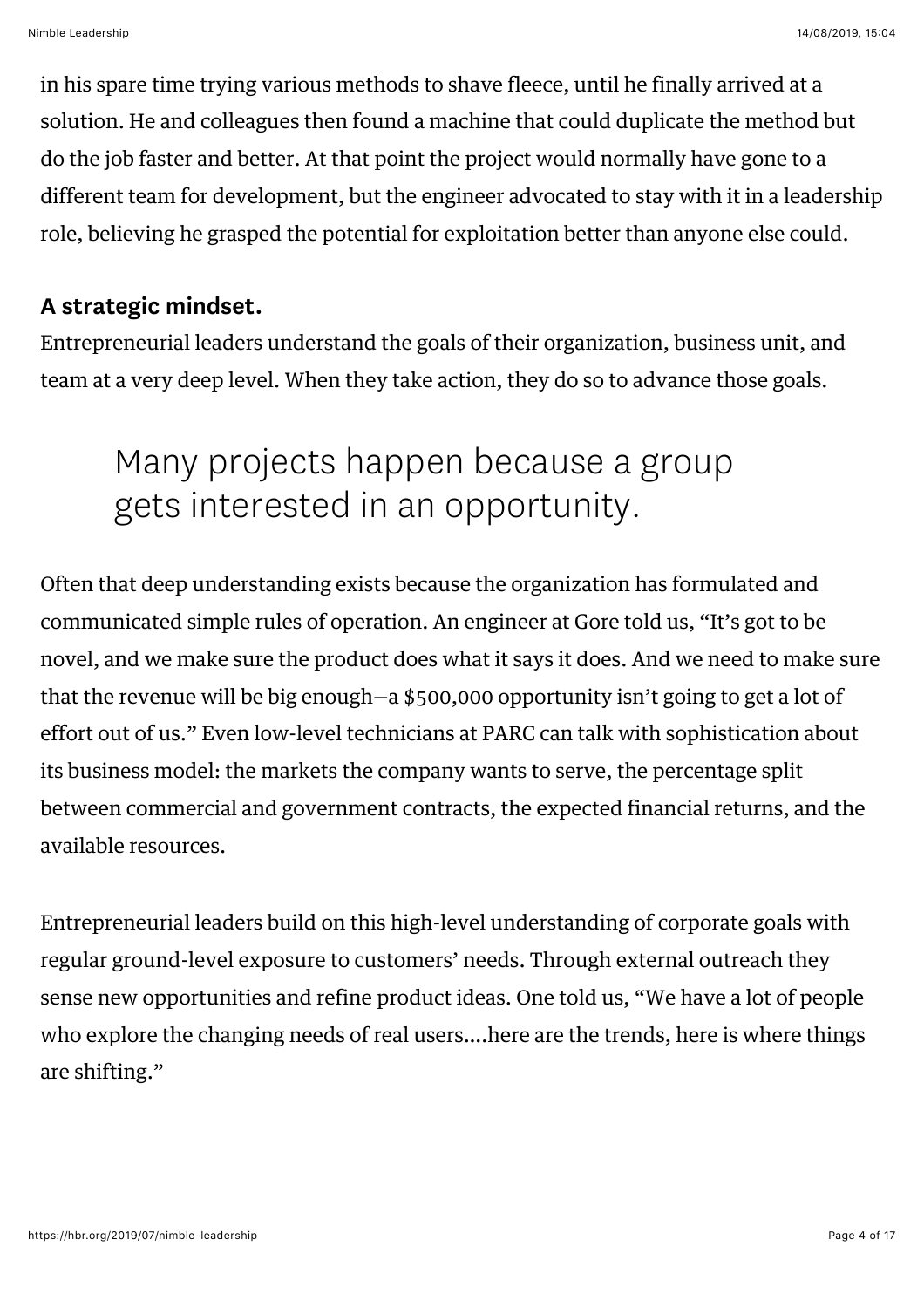Many of these leaders have so fully absorbed their organization's strategic goals that they are adept at deciding which investments of time meet multiple goals. A senior leader at PARC told us his people aim for "triple word scores" (a phrase borrowed from Scrabble): opportunities that contribute to success on at least three strategic fronts. One team, he said, aimed to "publish, get government funding, produce commercial outcomes, and create synergies with the rest of the organization"—all from one initiative.

Absorbing cultural norms—"how we do things here"—is as much a part of developing a strategic mindset as is understanding the business model. At Gore the expectation is that every innovation will build on the company's core materials technology, and business dealings must be fair to all stakeholders. At PARC "good taste" is a mantra, and technologies are expected to be best-in-class.

#### An ability to attract others.

Leaders at PARC and Gore aren't handed followers; they must earn them. Many new product-development projects aren't started at the behest of a high-level manager; they happen because an individual or a group gets interested in an opportunity, does some digging, and figures out whether it's worth further investment. At that point the initiators must be able to pull people (and financial resources) onto a team. That takes persuasiveness, confidence, and (often) a good product-innovation track record.

Once volunteers have formed a team, the entrepreneurial leader initially takes the reins but that doesn't mean people follow blindly. Both firms we studied are committed to collective decision making. This was instilled at PARC in its early days. The first head of its computer lab, for instance, famously "never made technical decisions; the group as a whole did." A manager at Gore said, "People in this culture will often push back and say, 'I don't agree with that, and here's why I think it won't work.'" A good team leader, he added, might respond, "OK, that's interesting, and it's new information." So entrepreneurial leaders need to be confident enough to pull people in but open to changing course if presented with an evidence-based argument. (On some teams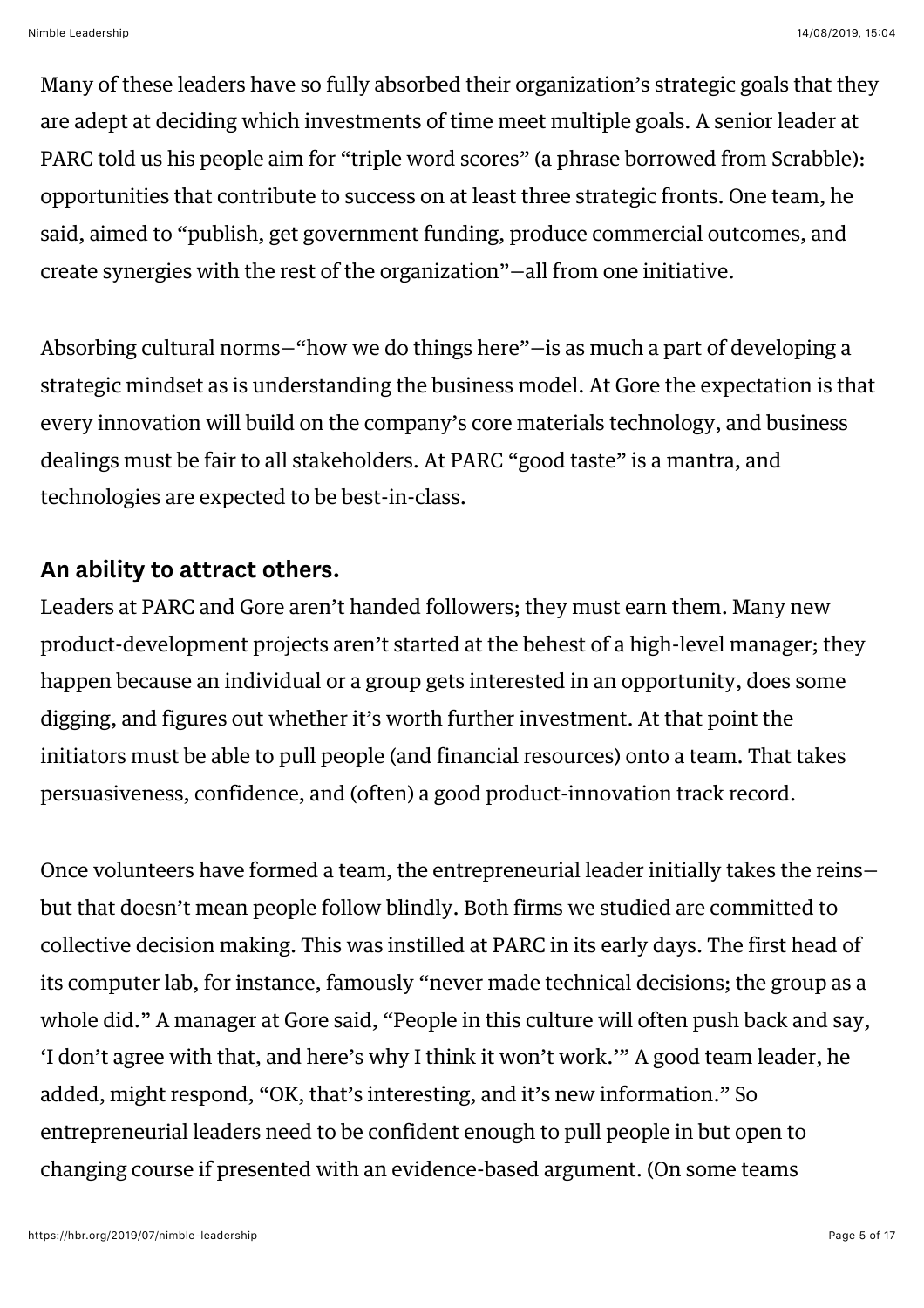decisions require a consensus; on others the leader makes the call once the pros and cons have been discussed.) People join and leave teams in a somewhat organic fashion dictated by the project's needs and their own interests.

Taken together, these qualities—self-confidence, a strategic mindset, and the ability to attract others—allow new product-development ideas that are aligned with strategic goals to emerge and grow in a free-flowing, bottom-up fashion. And those qualities thrive in part because of three long-standing cultural touchstones. The first is *job autonomy.* Gore and to a lesser extent PARC were created with the idea that employees would have significant choice in their work assignments and teams. The freedom to shift work commitments enables the rapid, voluntary redeployment of people to new projects as needs arise.

The second touchstone is *the practice of making many small bets and providing just-intime resources.* It's impossible to know which ideas will work out, so many bets are needed. At both organizations a collective review process is in place to determine which ideas will move forward, ensuring that the best ones are chosen and that funds are provided without a long wait for senior team approval. The third touchstone is *steppingup and stepping-down leadership.* Both companies embrace the idea that everyone, not just those in formal positions of power, can lead. A manager at Gore told us that all new product development participants need "a willingness to know when they should be leading"—which implies also being able to discern when they should be following. The process demands humility, respect, and putting the success of the team and the company above one's own achievements.

## Enabling Leaders

Leaders who have more experience than their entrepreneurial colleagues (and are often above them in the flattened hierarchy) focus on helping project leaders develop as individuals, navigate organizational hurdles, connect with others, and stay in touch with larger business shifts. Certain skills are key.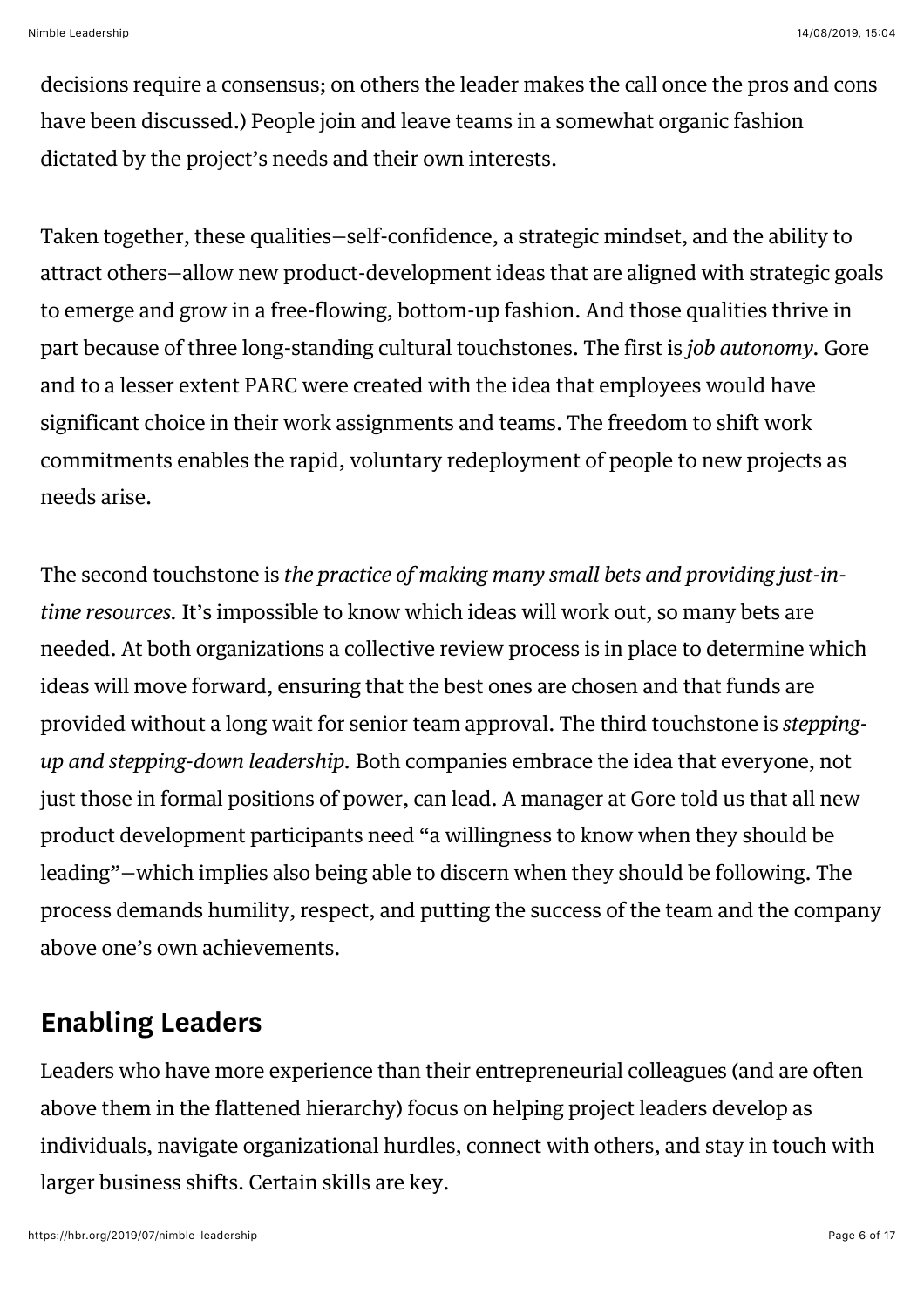### Coaching and development.

Enabling leaders often act more like coaches or mentors than a traditional boss would (and they might not be the formal manager of the person they are coaching). They tend to ask questions rather than offer explicit direction. One sales manager described his relationship with a coach this way: "He was a manufacturing guy. He didn't know anything about sales, but somehow—in half an hour I'd come away with a sense of 'now I get it'….He'd get me to the right questions. It was never 'I think you should go left' but 'Do you think you should go right or left?'" The enabling leaders we spoke with had learned not to jump in to solve problems for entrepreneurial leaders. One told us, "The temptation is to say, 'OK, I'll fix it; I'll call that person for you.' But when you do that, you're enabling dependence."

A key part of coaching is helping teams navigate the product development process—and in that context, an enabling leader may become a more active problem solver. (Often these leaders have started out on project teams and have a deep understanding of the issues that can arise.) When a team at Gore needed to get colleagues excited about a project, an enabling leader helped members think through how to position the opportunity. He got them onto the agenda of a divisional team leadership meeting and coached them on their presentation, the questions to anticipate, and what angle was most likely to galvanize the group.

## The Downsides of Nimble Leadership

This system of management is a powerful driver of innovation and reinvention, but it isn't for the faint of heart, for several reasons:

It's really complicated.

These leaders also help people think about their own development, matching the needs of the business with employees' needs for increasingly complex roles. This can be a fairly straightforward task, owing to the nature of self-organizing teams: If someone has attracted followers and done a bang-up job on a challenging project, he or she will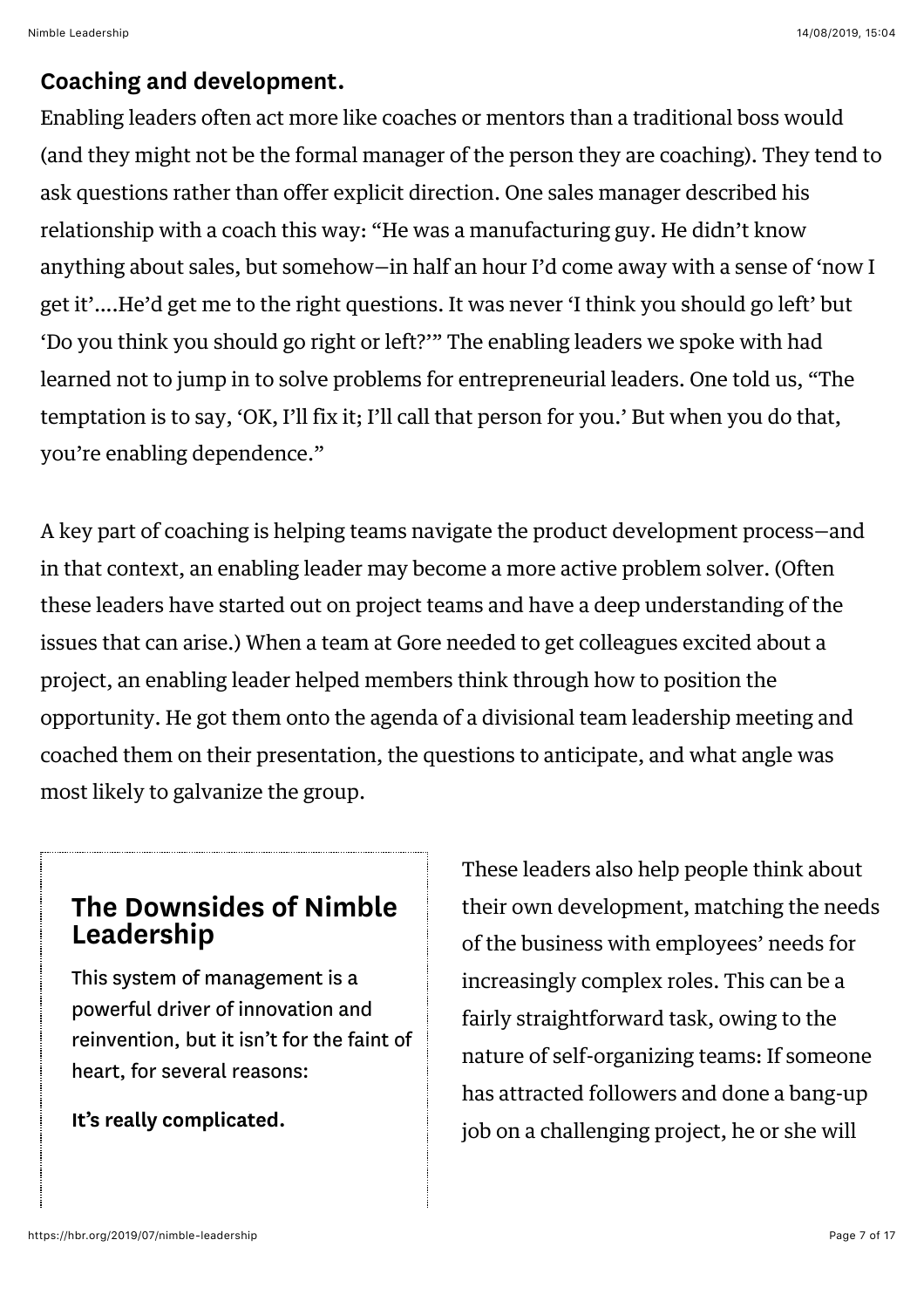These organizations have lots of moving parts. That many of those parts are self-managing doesn't make coordinating them any easier; in some ways it makes coordination harder. And leaders have to believe the system will work; otherwise it's tempting to hang on to bureaucratic controls.

#### Change at these companies (ironically) can be hard to pull off.

Because people at PARC and Gore are used to consultative, crowdsourced decision making, they sometimes balk at changes they perceive as having been imposed on them. Other times they might be frustrated with the slow pace of change.

The system doesn't suit everyone. Even some very talented people aren't comfortable with the degree of autonomy these organizations allow; they'd rather be given clear direction and specific goals. (Both PARC and Gore spend a great deal of time during the hiring process exploring cultural fit.)

be sought-after for new initiatives and broader tasks. For other workers, enabling leaders offer feedback on how to improve.

## Connecting.

While coaching supports entrepreneurial leaders in their individual growth, connecting helps them experience "creative collisions." Enabling leaders typically have a broader view than do team leaders of what's happening around and outside the organization, so they can see opportunities to create value and can spot "structural holes" that need to be filled. In some cases they connect entrepreneurs to end users; in others they provide connections to similar or complementary projects within the firm. They also ensure that various functional groups—marketing, sales, and regulatory specialists, for example—know what the other functions are up to. Connectors tend to travel to broaden their already-wide networks and link people across functional and geographic borders. One manager described a superconnector in the product development space. "We have one guy seeing all the product concepts…and he's constantly gauging them all," he told us.

"He can say, 'There's a guy in Arizona, one in Tapania, and one in France, all thinking the same way....Let's have them all sit in a room and work together."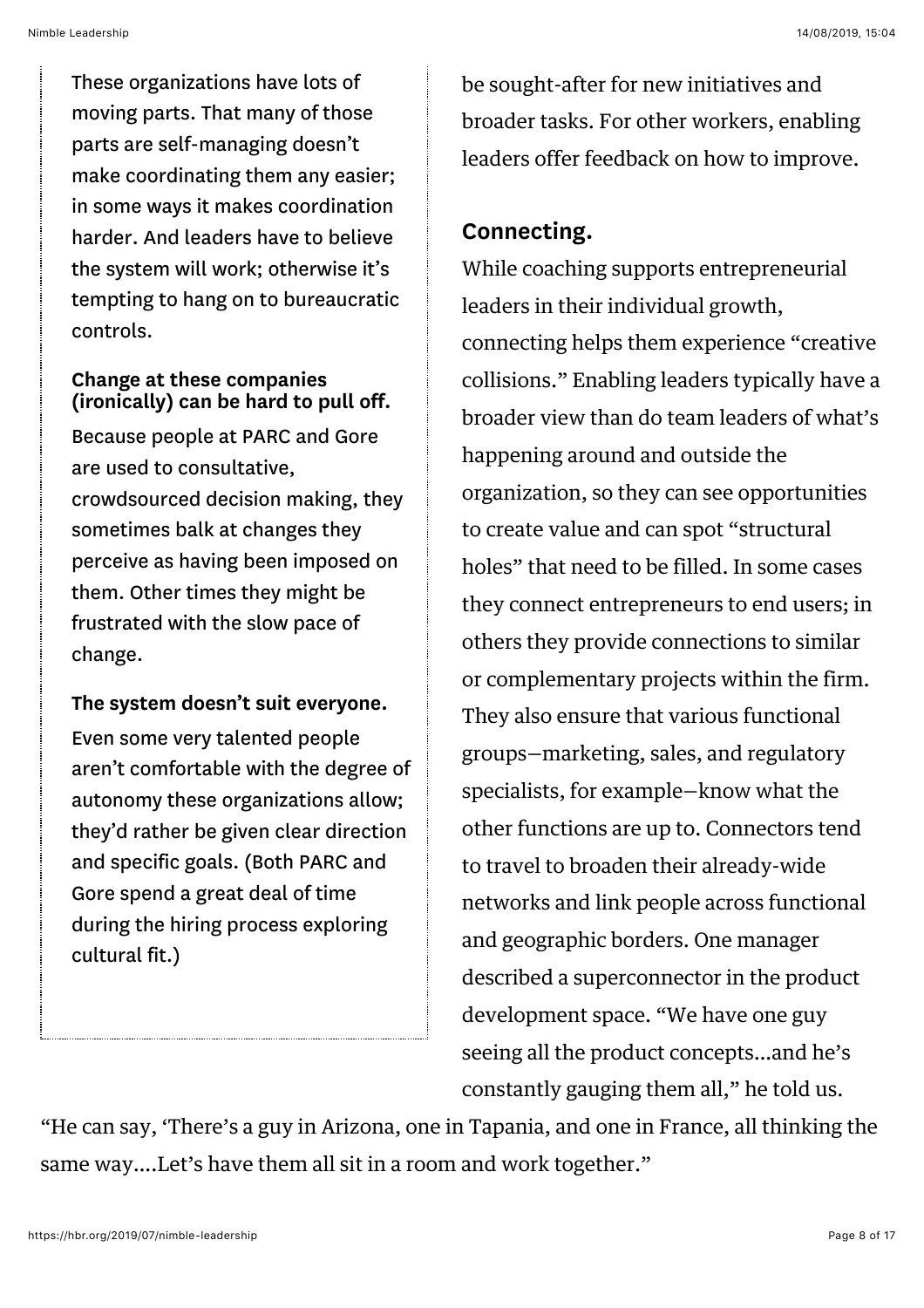## Communicating.

We noted above that even lower-level people at PARC and Gore have a sophisticated understanding of their firm's business model. Enabling leaders put a great deal of energy into keeping that understanding up-to-date by sharing information about emerging opportunities and changes in the external environment.

The simplest form this communication takes is making sure one part of the organization knows what the other parts are doing (and that it all adds up to something coherent). That's especially important—and challenging—when regional priorities don't perfectly align with global goals. One enabling leader told us, "Twice a year we meet with the divisions and say, 'Here's what we'll do, here's how you'll benefit, here are the projects we're working on for you. Are we missing something? What are your business problems? We're you, and you're us.""

Enabling leaders also keep an eye on maintaining the organization's values in new business contexts. This works best when they fold communication into a business conversation rather than present it as a blanket directive. One project leader at Gore said that a manager reviewing a royalty agreement under development with a supplier immediately wanted to know, "Is it fair to them?" That simple question reinforced one of Gore's core values: that the company won't prosper over the long term if its partners don't.

Two additional cultural touchstones support enabling leaders' work. First, PARC and Gore have traditionally valued *rapid access to information and high levels of connectivity* throughout their firms. Gore tries to keep plant size to a human-community scale of fewer than 300 people to maximize face-to-face interaction and information exchange. With changes in technology and the rise of global teams, new IT and communication tools also foster interaction. The firm asks most employees to spend much of their first six months building networks across the organization. And PARC was the first company in the world in which all employees were electronically connected.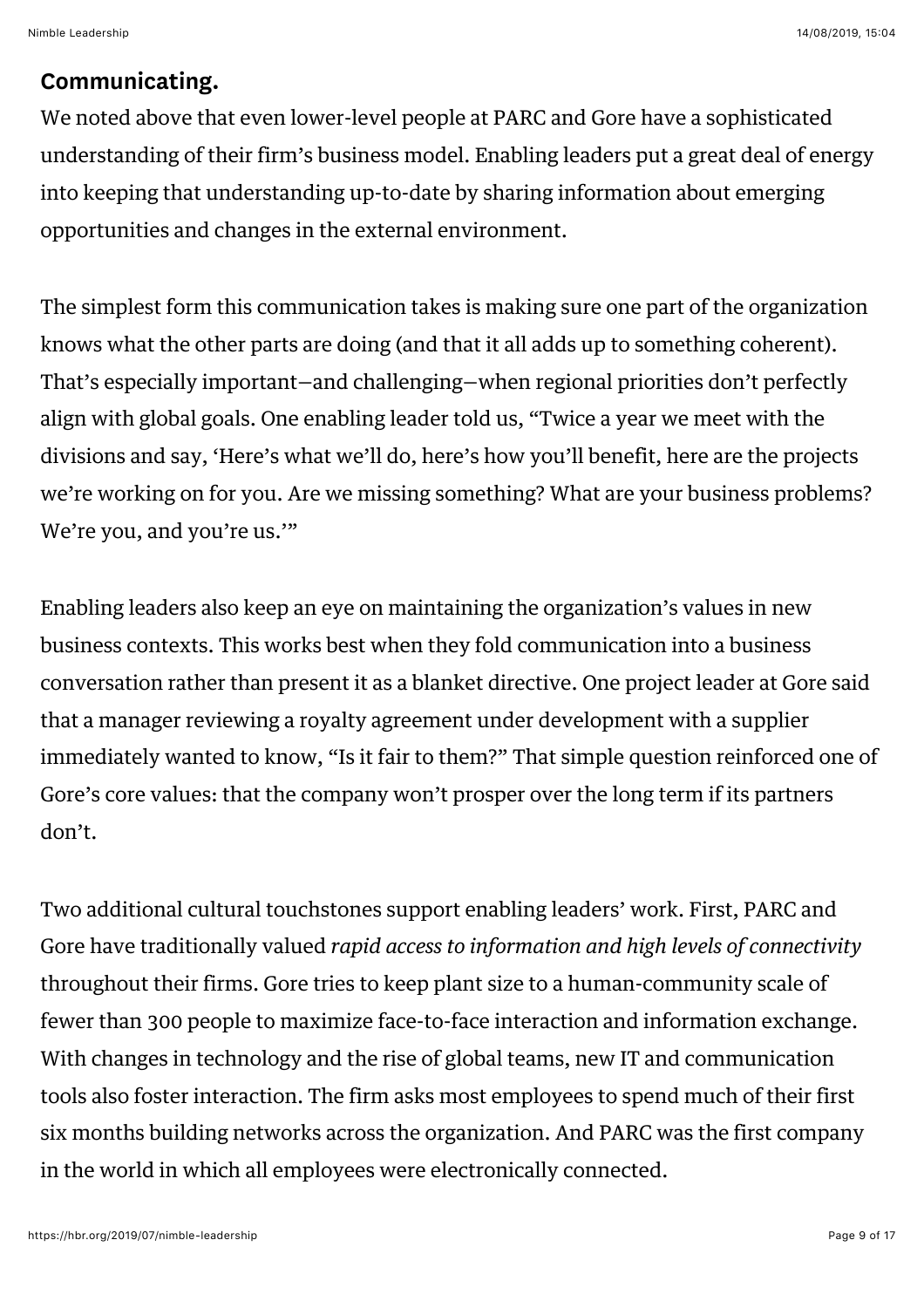# Whether employees volunteer for a project is a big factor in whether it's funded.

Second, both firms use *vision, values, and simple rules as decision guardrails,* as the Gore manager's concern about fairness to suppliers illustrates. We've noticed that often these decision guardrails support growth, innovation, and cultural values—and we've been fascinated to see that they also provide a mechanism for managing risk. Everyone at Gore knows the "Don't poke holes below the waterline" principle: If something makes them uncomfortable, employees have an obligation to stop the conversation and say, "I think this is a risk for the company"—and the group then consults with knowledge experts about the issue. (If you damage a ship below the waterline, it sinks.)

## Architecting Leaders

Senior leaders focus most of their attention on big-picture issues that require changes in organizational culture, structure, and resources.

Sometimes the game board needs to change because of shifts in ownership or governance structure. In a 2002 Xerox restructuring, for instance, PARC (which had been a division of Xerox) became a stand-alone subsidiary and consequently needed to diversify the types of businesses it was in. Survival required new commercial clients, more government work, and the seeding of start-ups, and the message went out from on high. At other times the game board needs to change because of shifts in the external environment for which internal groups are unprepared. None of Gore's subunits had a broad enough view to see the value of having manufacturing facilities in Asia, but the top team determined that they would be in the company's best interests and redirected resources accordingly.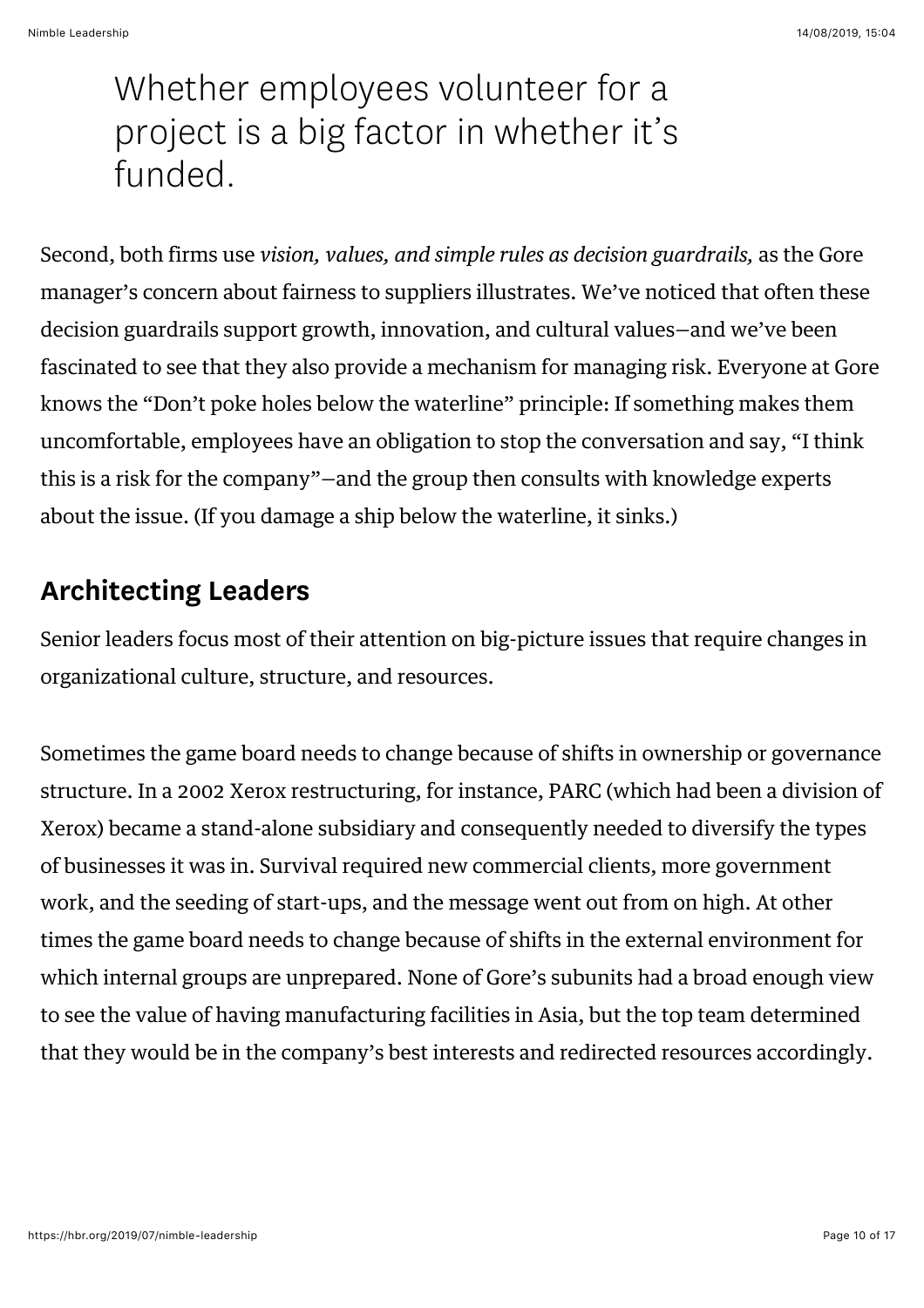Architecting leaders not only respond to external threats and opportunities but also serve as caretakers of internal operations. As such they might amplify a move that originated from below, as when Gore's leadership expanded on a push toward greater sustainability that had been championed by enabling and entrepreneurial leaders. They might fill holes no local unit had perceived. They might find ways to make the company more effective or efficient, as when senior leaders at PARC initiated a drive to hire PhDs who were great scientists with entrepreneurial interests.

Senior leaders at Gore were worried about declining success rates for new product development efforts, so they introduced the "real/win/worth" process to help entrepreneurial leaders, in consultation with functional leaders, decide whether to pursue opportunities. This involved three simple but profound questions:

- Are the product and the market real?
- Can the product and the company win in the market?
- Is the investment worth it, and does it make strategic sense?

Finally, changes might be called for because individual groups are making decisions that are sensible locally but are suboptimal for the company as a whole. For example, groups are often interested in developing their own computer, HR, and financial systems—but experience shows that decentralizing those functions hinders coordination and collaboration across the firm.

If big changes are in order, senior managers may need to make top-down decisions, which of course flies in the face of collective decision making. When that happens, leaders need to spend time explaining—and listening. Even so, some employees will resist the change, while others wish senior leaders would just "rip the Band-Aid off" and move decisively ahead. Facing such inflection points, architectural leaders probably won't succeed unless they have an excellent personal reputation within the firm—and the company has an equally good reputation with external stakeholders.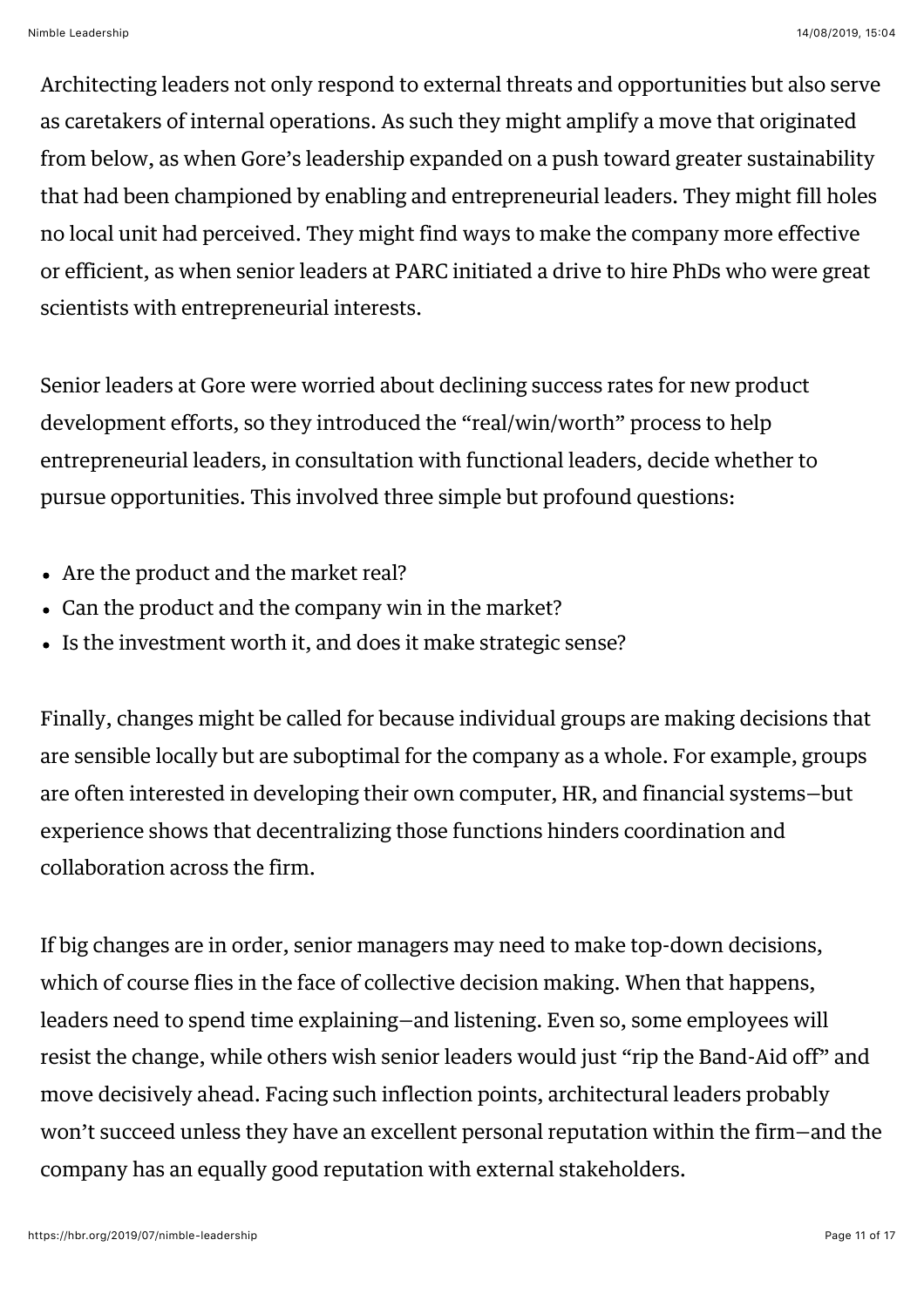## How Satya Nadella Is Reinventing Microsoft's Culture

When 22-year veteran Satya Nadella became CEO of Microsoft, in 2014, the company needed a serious reboot. The stock price had stalled, product development was lagging, and employees were more focused on competing than collaborating. This was not what one would call a nimble organization. The firm needed to get out of mobile phone telephony and invest heavily in cloud computing—but for that to succeed, the culture would have to be rebuilt from the ground up. Nadella's efforts to that end bear many hallmarks of the organizational form we studied at PARC and Gore, echoing the cultural touchstones, coaching style of leadership, and continuous learning we observed at those organizations. (Herminia Ibarra, Aneeta Rattan, and Anna Johnston described Microsoft's [cultural changes in a recent London](https://onlinelibrary.wiley.com/doi/epdf/10.1111/2057-1615.12262) Business School case study.)

Nadella used a single overarching metaphor to guide those changes: Carol Dweck's concept that a growth mindset, rather than a fixed one, is key to developing a dynamic, learning-focused culture. (He told a Wall Street Journal reporter that his wife "forced" him to read Dweck's Mindset: The New Psychology of

## A Whole Greater Than the Sum of Its Parts

The cultural touchstones we've discussed support all three types of leadership, and together they create a system that's adaptive and self-reinforcing. Because employees have so much autonomy, talented people are always available to start and join new projects. Because power is distributed throughout the organization, people are free to push forward good project ideas. Because people get early leadership training and build strong networks, they learn to engage the right people. The creative collisions facilitated by connecting far-flung people and communicating shared goals transform siloed projects into synergistic collaborations. The collective allocation of resources on an as-needed basis means that promising projects get the support they need. And the emphasis on explicit, widely shared values and simple rules ensures that investment decisions are aligned with organizational priorities.

Three aspects of the system are worth highlighting.

Distributed leadership.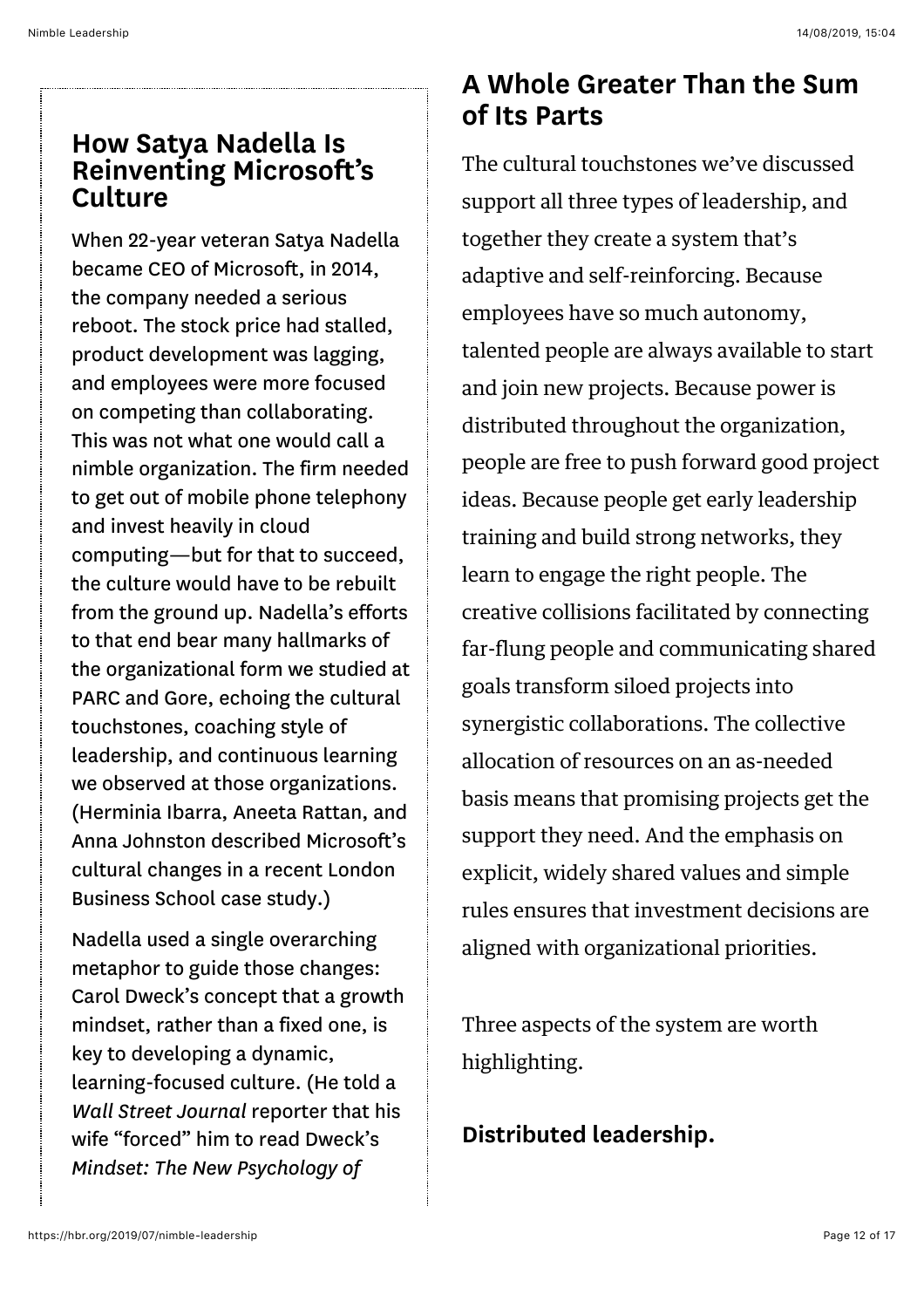

BRIAN SMALE/MICROSOFT VIA GETTY IMAGES

Success.) With help from a "culture cabinet," he announced the pillars of the new strategic direction: customer obsession, diversity and inclusion, and the idea, captured in the phrase "one Microsoft," that everyone needed to pull in the same direction.

Nadella introduced multiple changes to how decisions were made, performance was evaluated, and leaders were expected to behave. First he built a new senior team—one he could trust to both raise tough questions and function cohesively once a decision was reached. He chose members for technical competence, of course, but was just as interested in whether they were empathetic and respectful to employees at all levels. He wanted to change how company leaders conversed with and guided people. His predecessors, Bill Gates and Steve Ballmer, had engaged in "precision questioning"—the sometimes-aggressive dismantling of other people's arguments, which

At both PARC and Gore a remarkable number of employees refer to themselves as leaders; the culture expects them to. As a result, the companies have a cadre of readyto-go leaders, and the reins really do pass from one set of hands to another easily, as the situation requires.

The different types of leaders interact with one another all the time, of course, and their tasks are certainly not 100% distinct. (We could have included sections on "strategic mindset" and "communication" under any of the types, for instance.) We don't believe one person can fill all three leadership functions simultaneously, but the roles are more fluid than we've made them sound. A natural-born enabling leader will connect, communicate, and coach, whatever his title or hierarchical position, just as a brilliant entrepreneurial leader will keep coming up with new product ideas while she's running the company. We saw several enabling leaders initiate and manage large-scale change campaigns that might more predictably have been handled by architecting leaders.

The power of the many.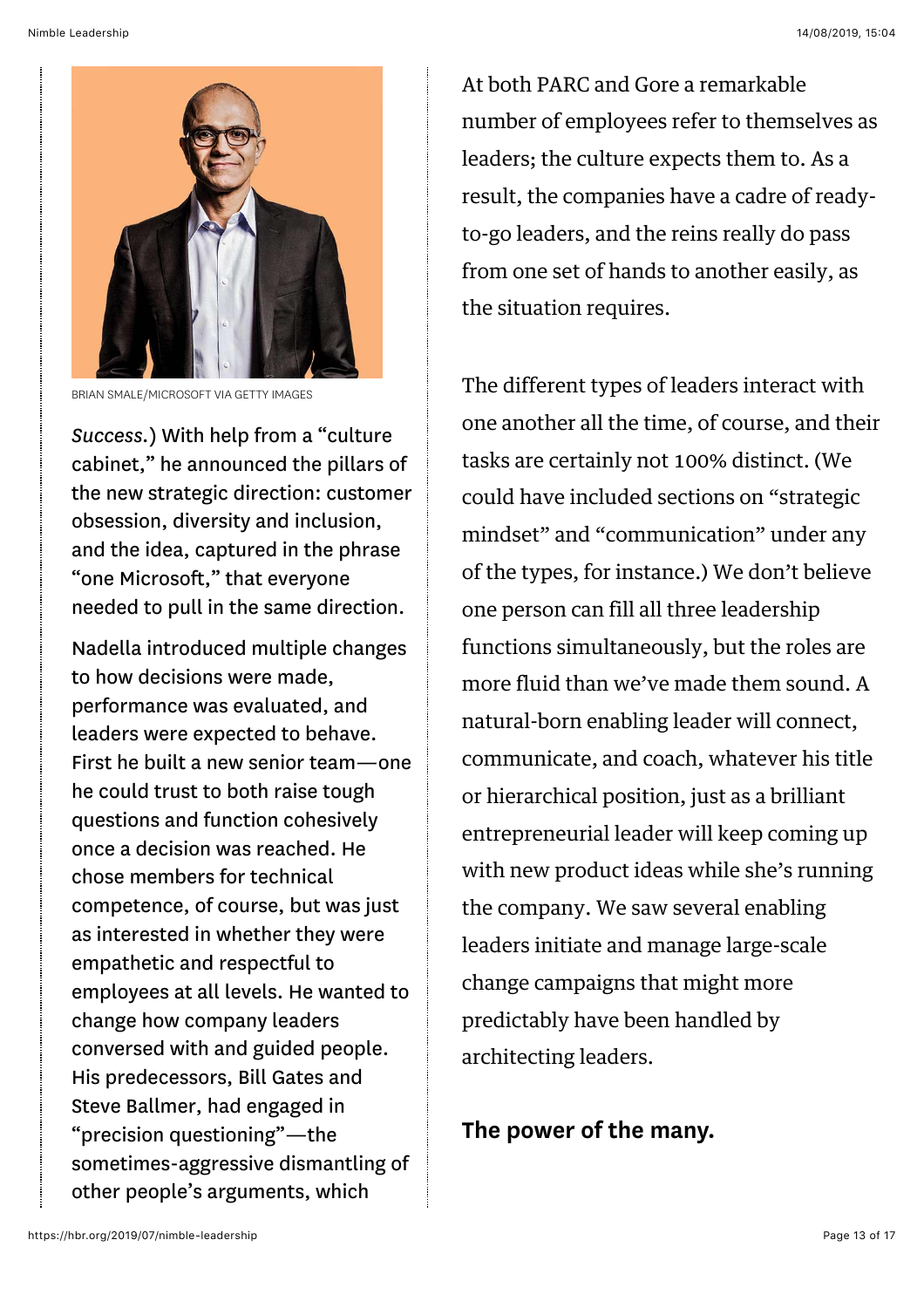conveyed impatience with [imperfection and could create an](https://techcrunch.com/2019/02/04/after-5-years-microsoft-ceo-satya-nadella-has-transformed-more-than-the-stock-price/) atmosphere of outright hostility. Nadella, who says he learned empathy as the parent of a specialneeds child, wanted to convey curiosity instead and proceeded on the assumption that he could learn from whoever was speaking. He expected other leaders to do the same.

Stacked rankings, which required that 10% of employees receive a "poor" performance rating, had pretty much killed collaboration at the company, Nadella thought. He substituted continuous coaching and gave local managers more control over compensation.

He also urged leaders to model growth-mindset behaviors—which means admitting when they make mistakes. He has played role-modelin-chief in this regard, too. During a conference on women in computing, he advised a questioner to be patient and have "faith that the system will actually give you the right raises." Not surprisingly, women did not find this advice helpful, and they made their objections very clear. Rather than stand his ground or wait for the noise to die down, Nadella told employees he'd given a completely wrong answer and learned a valuable lesson.

Academics use the word "emergence" to describe a process whereby order at the system level arises from individual interactions at lower levels of aggregation. We saw that play out at PARC and Gore. As we described above, the volunteers who show up for a new product development team (or don't) are a big factor in whether the project is funded—and if more people vote "yes" by joining the team later on, resources continue to flow in. Time will tell whether this form of crowdsourced strategy combined with architecting leadership works better than decisions handed down by the CEO, but the track record so far is good. And with many people reading the environment, talking with customers, and acting on what they see, the whole organization is nimble and able to move in new directions.

## Processes that balance freedom and control.

When we speak with leaders about this kind of system, most agree intellectually that power, decision making, and resource allocation should be distributed. But making that happen is another matter. Their great fear is that the organization will fall into chaos. But PARC and Gore show that it's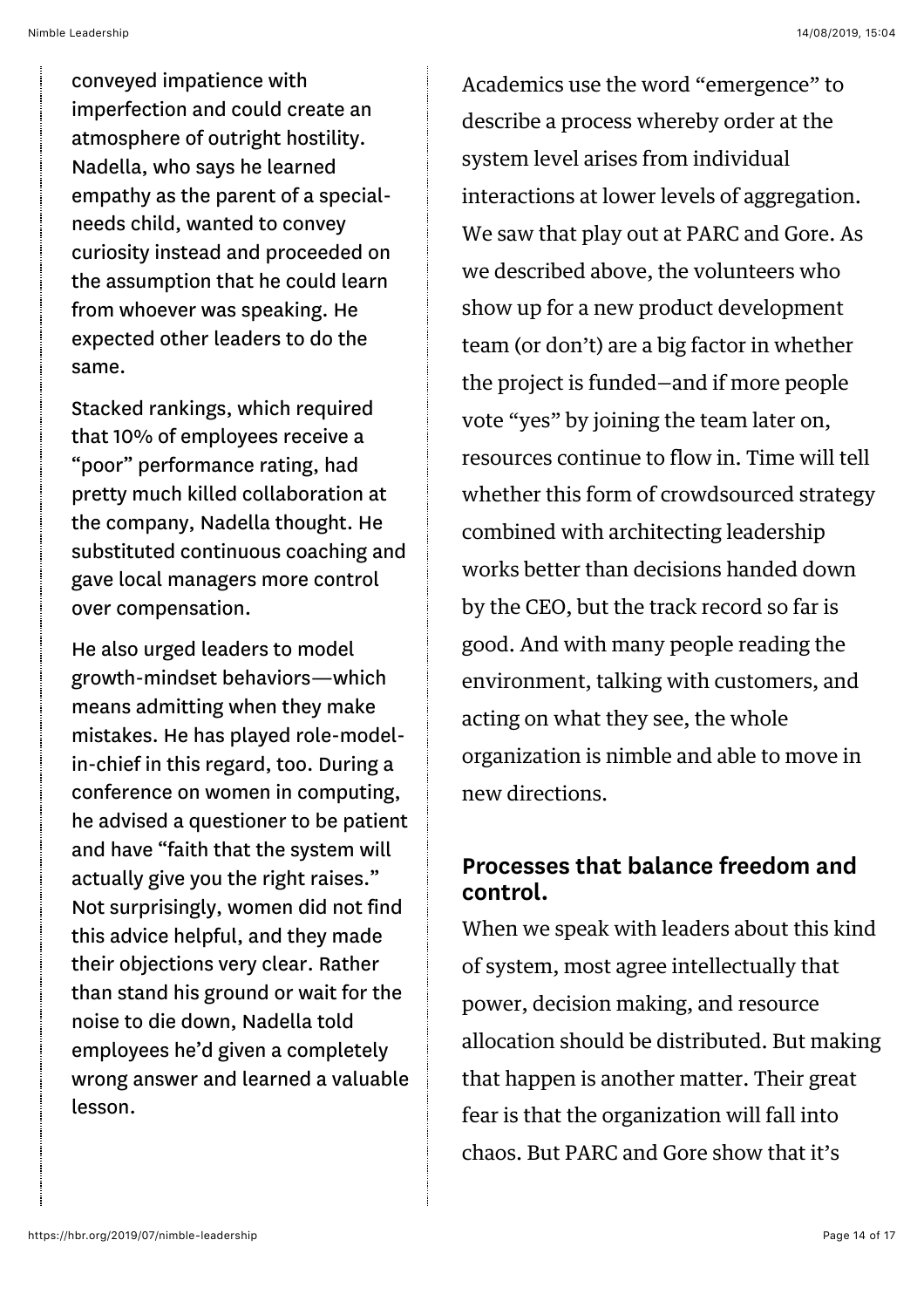Changing Microsoft's culture hasn't been easy, and the process isn't complete. But the company's performance since 2014 has been extraordinary—and senior leaders believe that changing the culture was the key to changing the company's fortunes.

possible to build processes that, taken together, can maintain order better than any bureaucratic regulations while also supporting innovation. We've described those processes throughout this article, but let's look explicitly at some of the ways in which they help maintain order.

Because individuals need to be persuaded to

join a project, their feedback and misgivings are incorporated early in the development process, and talent is drained away from less-promising projects.

- Because enabling leaders devote much time and energy to discussions about new information, nobody's strategic mindset becomes inflexible.
- Because cultural values and simple rules relating to the business model are part of everyday conversations and decision processes, people don't go off in myriad directions.
- The collective vetting ensures that investment decisions aren't determined by a leader's pet projects.
- Because projects begin with small bets and are reinvested in iteratively, one bad bet won't bring down the entire operation.

#### **CONCLUSION**

The leadership roles, cultural norms, and system-level checks we've described give these organizations a leg up with employees that's difficult to define but quite tangible nonetheless. On each visit to Gore we heard about some new, usually unexpected area of interest—and recent explorations have included everything from insulated cables that enable reliable Wi-Fi on airplanes to footwear technology that provides warmth without bulk. Remarkable energy and joie de vivre pervade both PARC and Gore. Companies that need to improve their new-product hit rate—and boost employee engagement—should take note.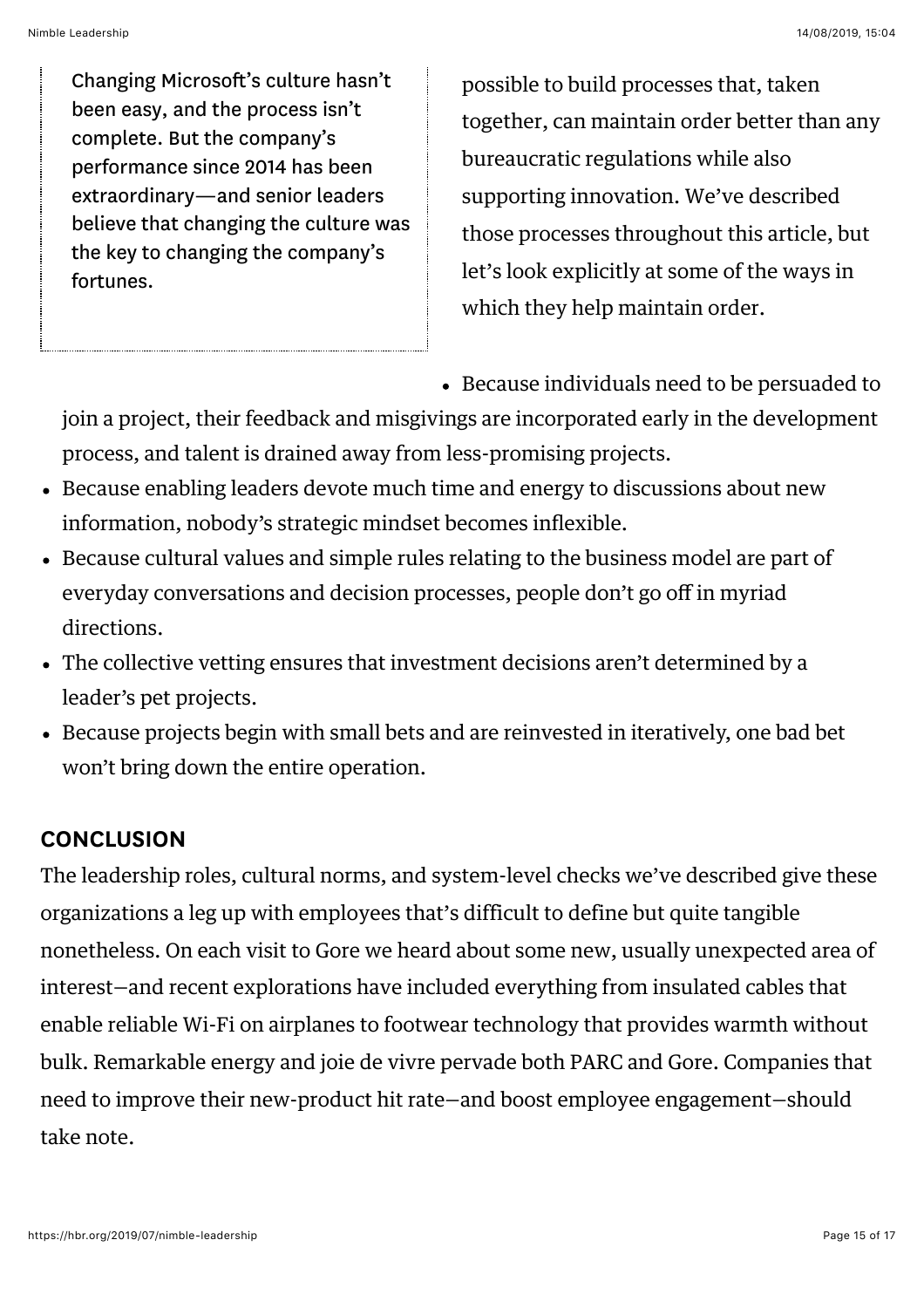## *Disclosure: W.L. Gore covered some research costs for this project under a legal agreement protecting the researchers' independence.*

A version of this article appeared in the [July–August 2019](https://hbr.org/archive-toc/BR1904) issue (pp.74–83) of Harvard Business Review.



[Deborah Ancona](https://hbr.org/search?term=deborah%20ancona&search_type=search-all) is the Seley Distinguished Professor of Management, a Professor of Organization Studies, and the Founder of the [MIT Leadership Center](http://leadership.mit.edu/) at the Massachusetts Institute of Technology Sloan School of Management. She is the [coauthor, with Henrik Bresman, of X-Teams: How to Build Teams That Lead, Innovate](https://amazon.com/X-teams-Build-Teams-Innovate-Succeed/dp/1591396921) [and Succeed \(Harvard Business School Press\) and coauthor of "In Praise of the](https://hbr.org/2007/02/in-praise-of-the-incomplete-leader)

Incomplete Leader" (Harvard Business Review).

[Elaine Backman](https://hbr.org/search?term=elaine%20backman&search_type=search-all) is a research affiliate at the MIT Leadership Center.



[Kate Isaacs](https://hbr.org/search?term=kate%20isaacs&search_type=search-all) is a research affiliate at the MIT Leadership Center, a partner at Dialogos Generative Capital, and an Executive Fellow at the Center for Higher Ambition Leadership. She helps companies and multi-stakeholder collaboratives create social and economic value through trust-based relationships. Dr. Isaacs holds a PhD in Organization Studies from the MIT Sloan School of Management and an M.S. degree in

Technology and Policy from the MIT Engineering Systems Division.

#### This article is about [LEADERSHIP](https://hbr.org/topic/leadership)

 [Follow This Topic](https://hbr.org/2019/07/nimble-leadership#)

Related Topics: [Innovation](https://hbr.org/topic/innovation) | [Product Development](https://hbr.org/topic/product-development)